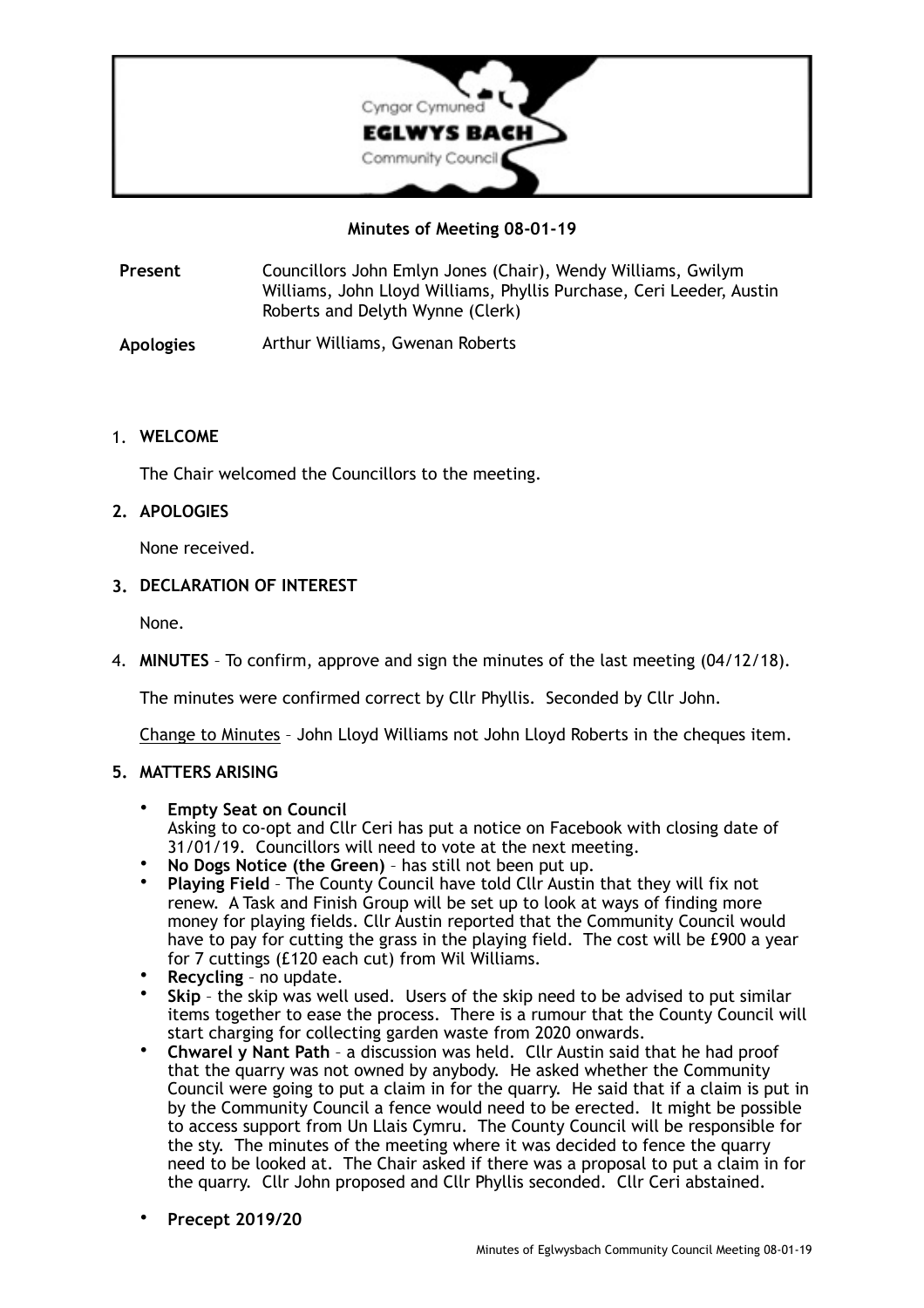

# **Still to be presented:**

Financial Audit - £300 Marian Pryor - £100  $C$ lerk -  $f600$ HMRC - £225 The Eisteddfod - £1,000

**Balance - £8,409.00 (end of March 2019)** 

+ £1,000 grass cutting

Cllr John proposed keeping the precept the same. Cllr Austin proposed raising the precept by 5%. Cllr Ceri seconded. Cllr Gwilym proposed raising the precept by 2.5%.

The councilor voted regarding raising the precept by 5% - 4 Councillors in favour. Vote was carried.

# **6. PLANNING**

None received.

# 7. **FINANCIAL REPORT**

- Current £7,296.44
- Burial £1,423.20
- Deposit £2,071.93

# **Cheques:**

- Sue Hayward (Cleaning of Toilets) £122.50
- HMRC £50.00
- Delyth Wynne (Clerk) £200.00
- Arfon Parry (Website) £24.40 (re-written due to error)

# **8. CORRESPONDENCE**

None.

# **9. ANY OTHER BUSINESS**

- Bus stop Cllr Phyllis has contacted the Police. A Community Police Officer will be sent to monitor the situation.
- Ffordd Henblas water on the road Clerk has contacted County Council, no response as yet. Cllr Austin to discuss with Emyr.
- Cllr Phyllis the couple (Wil and Karen) are very happy to be 'flood wardens'. There is training available. The clerk to check regarding training with the County Council.
- Steve Plas side of river a part of the side has eroded and an old fence has fallen in. Steve is worried this is going to cause a problem. Cllr Austin to discuss with Wyn.
- Subsidence issue Heol Ffynnon Asa Cllr Phyllis reported that Welsh Water attended before Christmas. They have fixed the sewer pipe and the surface water pipe with a new surface by Cllr Phyllis' drive. Very happy with the work undertaken by Welsh Water (Lawson Contractors).